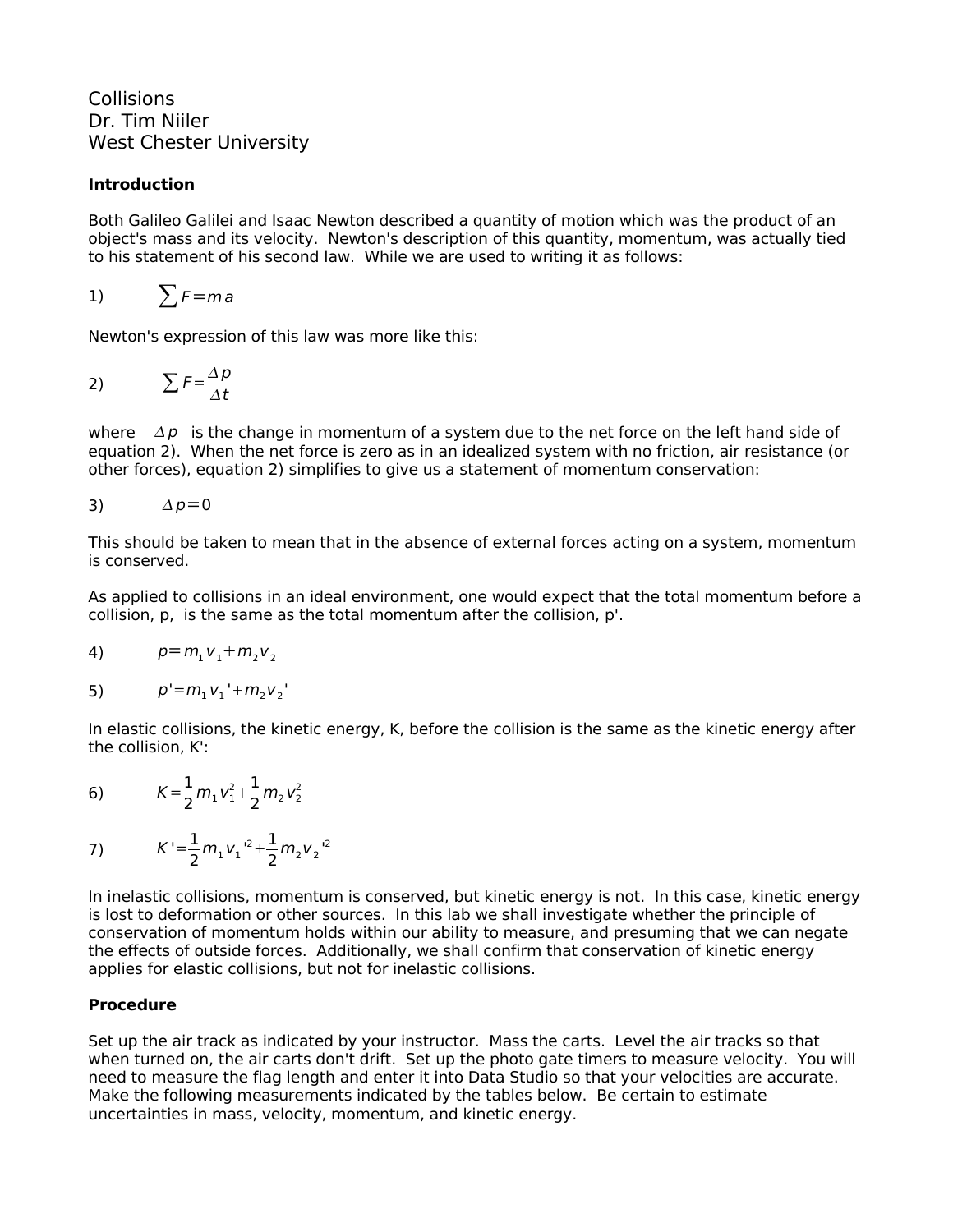## Elastic Collision 1:  $v_1$  positive,  $v_2$  negative,  $m_1 = m_2$

 $m_1 = m_2 = \_$ 

| $ V_1 $                  | V <sub>2</sub> |            |            |               | V <sub>2</sub> |             | $\mathbf{V}$ | $p - p'$                                                              | $K - K'$ |
|--------------------------|----------------|------------|------------|---------------|----------------|-------------|--------------|-----------------------------------------------------------------------|----------|
|                          |                |            |            |               |                |             |              |                                                                       |          |
| $ \delta$ V <sub>1</sub> | $\delta V_2$   | $\delta p$ | $\delta K$ | $\delta v_1'$ | $\delta V_2$   | $\delta p'$ | $\delta K'$  | $\left \delta p + \delta p'\right  \left \delta K + \delta K'\right $ |          |
|                          |                |            |            |               |                |             |              |                                                                       |          |

Elastic Collision 2:  $v_1$  positive,  $v_2$  positive,  $m_1 = m_2$ 

 $m_1 = m_2 =$ 

| $ V_1 $                 | V <sub>2</sub> |            |            | V <sub>1</sub> | V <sub>2</sub> |             | $\mathbf{V}$<br>$\mathbb{N}$ | $p - p'$                                        | $K - K'$ |
|-------------------------|----------------|------------|------------|----------------|----------------|-------------|------------------------------|-------------------------------------------------|----------|
|                         |                |            |            |                |                |             |                              |                                                 |          |
| $\delta$ V <sub>1</sub> | $\delta V_2$   | $\delta p$ | $\delta K$ | $\delta v_1'$  | $\delta V_2$   | $\delta p'$ | $\delta K'$                  | $\delta p + \delta p'$   $\delta K + \delta K'$ |          |
|                         |                |            |            |                |                |             |                              |                                                 |          |

Elastic Collision 3:  $v_1$  positive,  $v_2 = 0$ ,  $m_1 = m_2$ 

 $m_1 = m_2 =$ 

| $ V_1$       | V <sub>2</sub> |            |            | $V_1$         | V <sub>2</sub> |             | $\mathbf{V}$<br>$\overline{\phantom{a}}$ | $p - p'$                                                                            | $K - K'$ |
|--------------|----------------|------------|------------|---------------|----------------|-------------|------------------------------------------|-------------------------------------------------------------------------------------|----------|
|              |                |            |            |               |                |             |                                          |                                                                                     |          |
| $\delta v_1$ | $\delta V_2$   | $\delta p$ | $\delta K$ | $\delta v_1'$ | $\delta V_2$   | $\delta p'$ | $\delta K'$                              | $ \delta \mathsf{p} + \delta \mathsf{p}'   \delta \mathsf{K} + \delta \mathsf{K}' $ |          |
|              |                |            |            |               |                |             |                                          |                                                                                     |          |

Elastic Collision 4:  $v_1$  positive,  $v_2$  negative,  $m_1 \neq m_2$ 

| $m_1 =$      |                | $m_2 =$    |            |                |              |             |                                          |                                                                       |            |  |  |
|--------------|----------------|------------|------------|----------------|--------------|-------------|------------------------------------------|-----------------------------------------------------------------------|------------|--|--|
| $ V_1$       | V <sub>2</sub> |            | ↖          | V <sub>1</sub> | $V_2'$       |             | $\mathbf{V}$<br>$\overline{\phantom{a}}$ | p - p'                                                                | $ K - K' $ |  |  |
|              |                |            |            |                |              |             |                                          |                                                                       |            |  |  |
| $\delta v_1$ | $\delta V_2$   | $\delta p$ | $\delta K$ | $\delta v_1'$  | $\delta V_2$ | $\delta p'$ | $\delta K'$                              | $\left \delta p + \delta p'\right  \left \delta K + \delta K'\right $ |            |  |  |
|              |                |            |            |                |              |             |                                          |                                                                       |            |  |  |

Elastic Collision 5:  $v_1$  positive,  $v_2$  positive,  $m_1 \neq m_2$ 

| $m_1 =$      |                | $m2 =$     |            |                |              |              |              |                                                 |            |
|--------------|----------------|------------|------------|----------------|--------------|--------------|--------------|-------------------------------------------------|------------|
| $ v_1$       | V <sub>2</sub> |            | ↖          | V <sub>1</sub> | $V_2'$       |              | $\mathbf{V}$ | 'a - a                                          | $ K - K' $ |
|              |                |            |            |                |              |              |              |                                                 |            |
| $\delta v_1$ | $\delta V_2$   | $\delta p$ | $\delta K$ | $\delta v_1'$  | $\delta V_2$ | $ \delta p $ | $\delta K'$  | $ \delta p + \delta p'   \delta K + \delta K' $ |            |
|              |                |            |            |                |              |              |              |                                                 |            |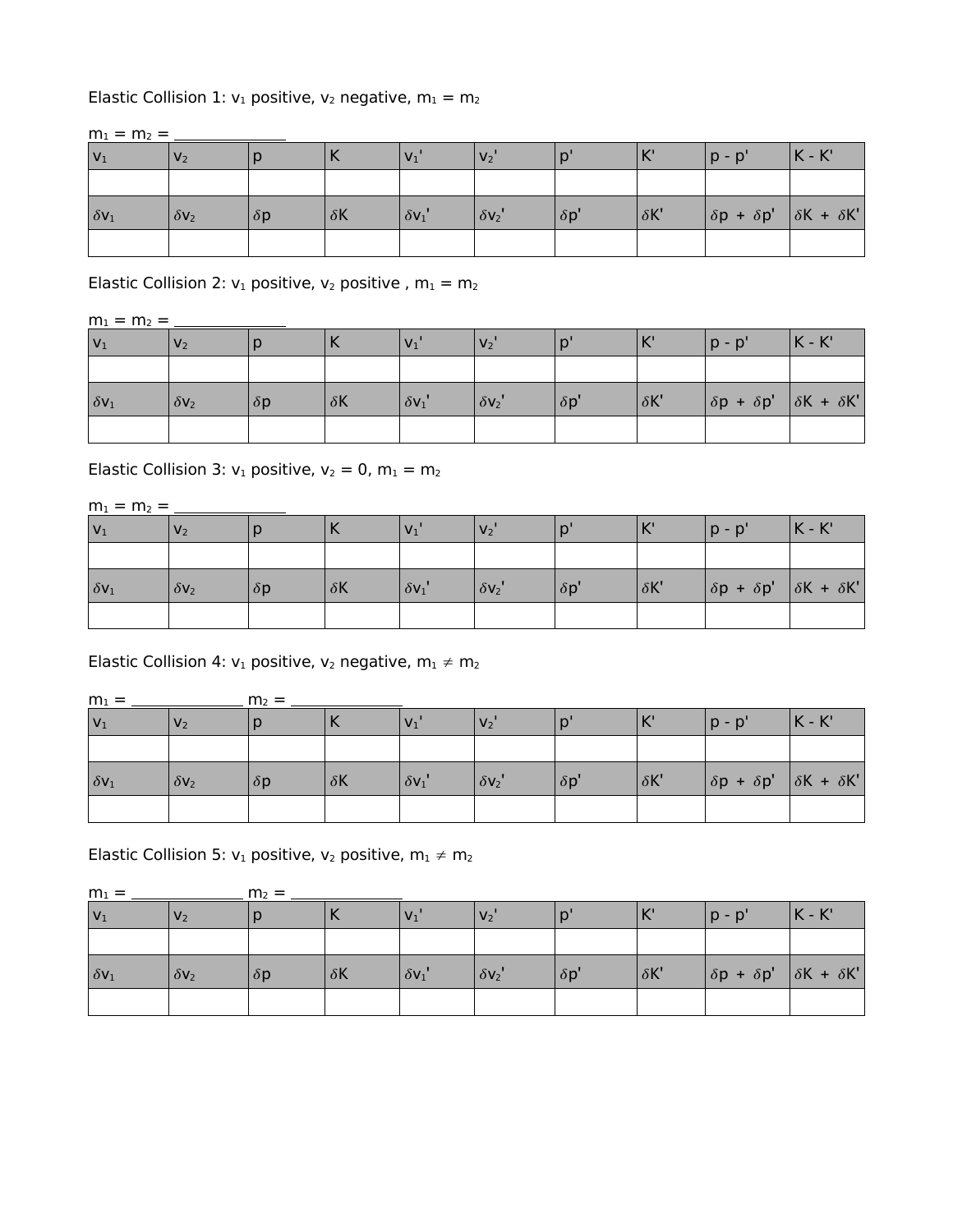# Elastic Collision 6:  $v_1$  positive,  $v_2 = 0$ ,  $m_1 \neq m_2$

| $m_1 =$      | $m2 =$         |            |            |               |                |             |             |                                               |           |
|--------------|----------------|------------|------------|---------------|----------------|-------------|-------------|-----------------------------------------------|-----------|
| $ V_1 $      | V <sub>2</sub> |            | ヽ          |               | V <sub>2</sub> |             | K           | $p - p'$                                      | $ K - K $ |
|              |                |            |            |               |                |             |             |                                               |           |
| $\delta v_1$ | $\delta V_2$   | $\delta p$ | $\delta K$ | $\delta v_1'$ | $\delta V_2$   | $\delta p'$ | $\delta K'$ | $\delta p + \delta p'$ $\delta K + \delta K'$ |           |
|              |                |            |            |               |                |             |             |                                               |           |

20 September 2006 VOLVEY STATES CO., Charles Mark 2006 VOLVEY STATES CONTRACTOR CONTRACTOR CONTRACTOR

Inelastic Collision 1:  $v_1$  positive,  $v_2$  negative,  $m_1 = m_2$ 

 $m_1 = m_2 =$ 

| $ V_1 $      | V <sub>2</sub> |            |            | V <sub>1</sub> | V <sub>2</sub> |                       | $K^{\prime}$ | $p - p'$                                                               | $K - K'$ |
|--------------|----------------|------------|------------|----------------|----------------|-----------------------|--------------|------------------------------------------------------------------------|----------|
|              |                |            |            |                |                |                       |              |                                                                        |          |
| $\delta V_1$ | $\delta V_2$   | $\delta p$ | $\delta K$ | $\delta v_1'$  | $\delta v_2'$  | $ \delta \mathsf{p'}$ | $\delta K'$  | $\left \delta p + \delta p' \right  \left \delta K + \delta K'\right $ |          |
|              |                |            |            |                |                |                       |              |                                                                        |          |

Inelastic Collision 2:  $v_1$  positive,  $v_2$  positive,  $m_1 = m_2$ 

m<sup>1</sup> = m<sup>2</sup> =

| $ V_1$                  | V <sub>2</sub> |            |            | V <sub>1</sub> | V <sub>2</sub> |             | $\mathcal{V}^{\dagger}$ | $p - p'$                                        | $K - K'$ |
|-------------------------|----------------|------------|------------|----------------|----------------|-------------|-------------------------|-------------------------------------------------|----------|
|                         |                |            |            |                |                |             |                         |                                                 |          |
| $\delta$ V <sub>1</sub> | $\delta V_2$   | $\delta p$ | $\delta K$ | $\delta v_1'$  | $\delta V_2$   | $\delta p'$ | $\delta K'$             | $\delta p + \delta p'$   $\delta K + \delta K'$ |          |
|                         |                |            |            |                |                |             |                         |                                                 |          |

Inelastic Collision 3:  $v_1$  positive,  $v_2 = 0$ ,  $m_1 = m_2$ 

m<sup>1</sup> = m<sup>2</sup> =

| $V_1$                   | V <sub>2</sub> |            |            | V <sub>1</sub> | $V_2$         |                       | $\mathbf{V}$<br>$\mathbb{N}$ | $ p - p' $                                      | $ K - K' $ |
|-------------------------|----------------|------------|------------|----------------|---------------|-----------------------|------------------------------|-------------------------------------------------|------------|
|                         |                |            |            |                |               |                       |                              |                                                 |            |
| $\delta$ V <sub>1</sub> | $\delta V_2$   | $\delta p$ | $\delta K$ | $\delta v_1$   | $\delta v_2'$ | $ \delta \mathsf{p'}$ | $ \delta K' $                | $\delta p + \delta p'$   $\delta K + \delta K'$ |            |
|                         |                |            |            |                |               |                       |                              |                                                 |            |

Inelastic Collision 4:  $v_1$  positive,  $v_2$  negative,  $m_1 \neq m_2$ 

| $m_1 =$                |                | $m_2 =$    |                          |                      |              |             |                |                                               |          |  |  |
|------------------------|----------------|------------|--------------------------|----------------------|--------------|-------------|----------------|-----------------------------------------------|----------|--|--|
| $ v_1 $                | V <sub>2</sub> |            | $\overline{\phantom{a}}$ | $V_1'$               | $V_2$        |             | V <sup>1</sup> | $p - p'$                                      | $K - K'$ |  |  |
|                        |                |            |                          |                      |              |             |                |                                               |          |  |  |
| $ \delta \mathsf{v}_1$ | $\delta V_2$   | $\delta p$ | $\delta K$               | $ \delta {\sf v}_1"$ | $\delta V_2$ | $\delta p'$ | $\delta K'$    | $\delta p + \delta p'$ $\delta K + \delta K'$ |          |  |  |
|                        |                |            |                          |                      |              |             |                |                                               |          |  |  |